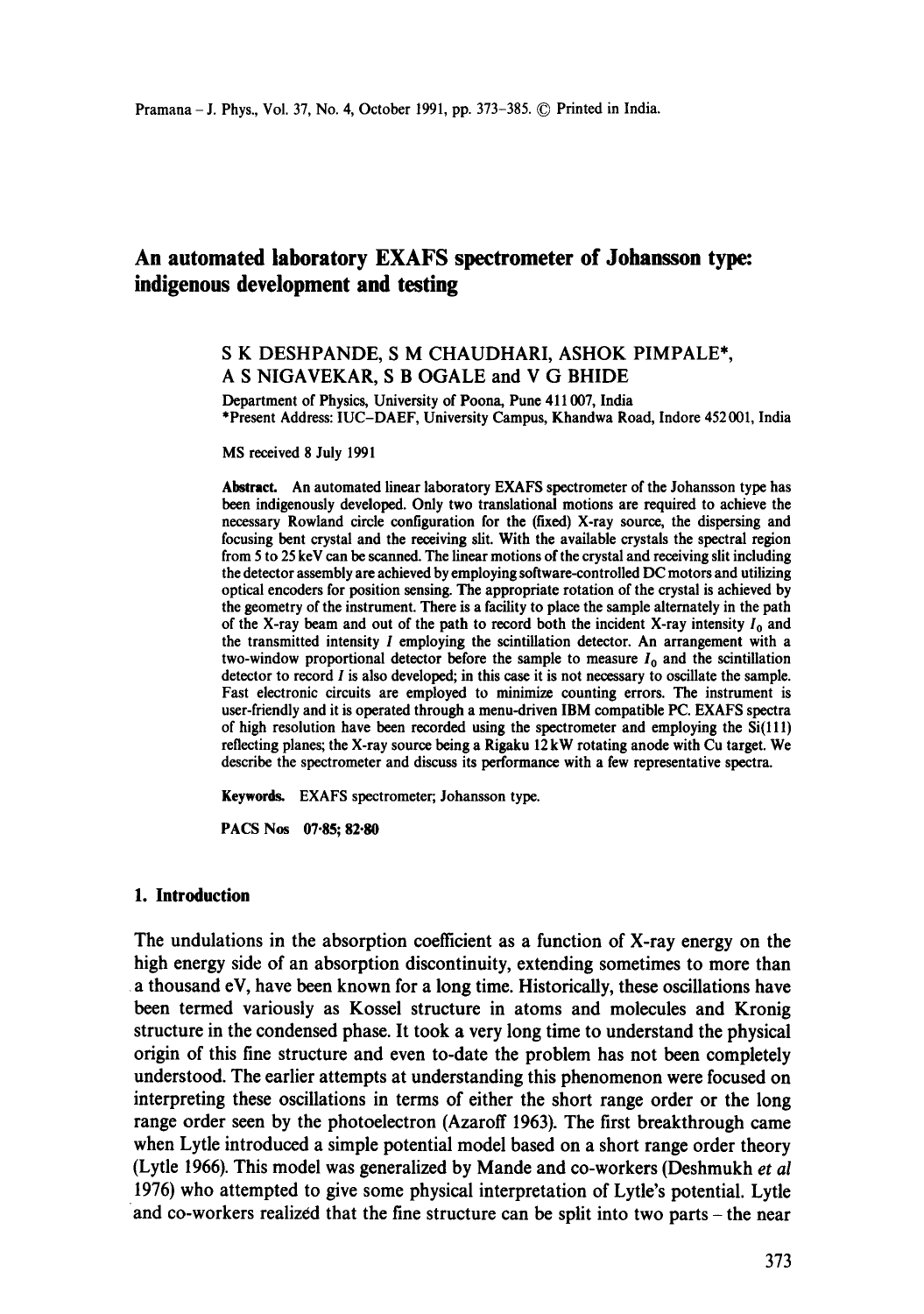edge structure or XANES and the extended fine structure or EXAFS. After a lot of numerical work and analysis of a large amount of experimental data they showed that the fine structure can be used to obtain quantitative structural information (Sayers *et al* 1971). Stern later provided a general theory of EXAFS and showed that the scattering of the photoelectron from neighbouring atoms was the dominant mechanism responsible for EXAFS (Stern 1974). Subsequently, various methods of data analysis to obtain physical information were put forward (Lytle *et al* 1975; Stern *et al* 1975). It was thus clear that EXAFS can yield important structural information in a wide variety of materials. EXAFS can be used to study crystalline and amorphous solids, supported catalysts, biological materials, liquids and even polyatomic gases.

The early experiments on EXAFS were carried out on spectrometers with Cauchois type bent crystals and photographic plates. The low flux of X-ray from conventional X-ray sources limited the speed with which a spectrum could be recorded, and the experimental verification of some theoretical aspects was also not immediate. The situation improved a little when photon detectors and the associated electronic circuits were developed. The most significant improvement was provided by the development of synchrotron X-ray sources. The large X-ray flux over a wide energy range that was available from synchrotron sources made it possible to record high resolution spectra of a variety of materials in a very short time. There was considerable improvement in the quality of experimental data. However, it was not possible for most workers to use synchrotron sources because of their inaccessibility. The time available to each worker at a synchrotron beam line is limited which means there is not much opportunity for experimentation and immediate implementation of new ideas. A laboratory EXAFS facility which would give data of quality comparable to that obtainable at synchrotron facilities would be most useful. The development of rotating anode X-ray sources made this possible and several laboratory EXAFS spectrometers which could give spectra of high resolution comparable to the spectra obtained at synchrotron facilities have been developed in various laboratories. Apart from providing more time for experimentation, experiments requiring modification in apparatus, like temperature-dependent studies and other in situ experiments are possible with an in-house laboratory facility. An experiment can also be performed several times to optimize the sample characteristics.

In the Indian context, although much work has been done in the field of X-ray spectroscopy in general and EXAFS in particular, there is a lack of dedicated EXAFS spectrometers. In fact, an automated indigenous EXAFS facility utilizing a rotating anode and fast counting systems is almost non-existent. In addition, synchrotron radiation facilities are also not available, though INDUS 1 and 2 are expected to be ready in a few years time. It was felt that a laboratory spectrometer which is capable of recording spectra of high quality was necessary.

With this aim the present work of indigenous development of such a laboratory EXAFS spectrometer was undertaken. Our spectrometer is based on the design of Tohji *et al* (1983). It is completely automated and is capable of providing high resolution spectra in short scan times. The design of the spectrometer is given in § 2. Section 3 deals with the mechanical construction and § 4 describes the X-ray source and monochromator crystals. In  $\S 5$  we describe the control and data acquisition, in § 6 the alignment and in § 7 the performance, with a few representative spectra.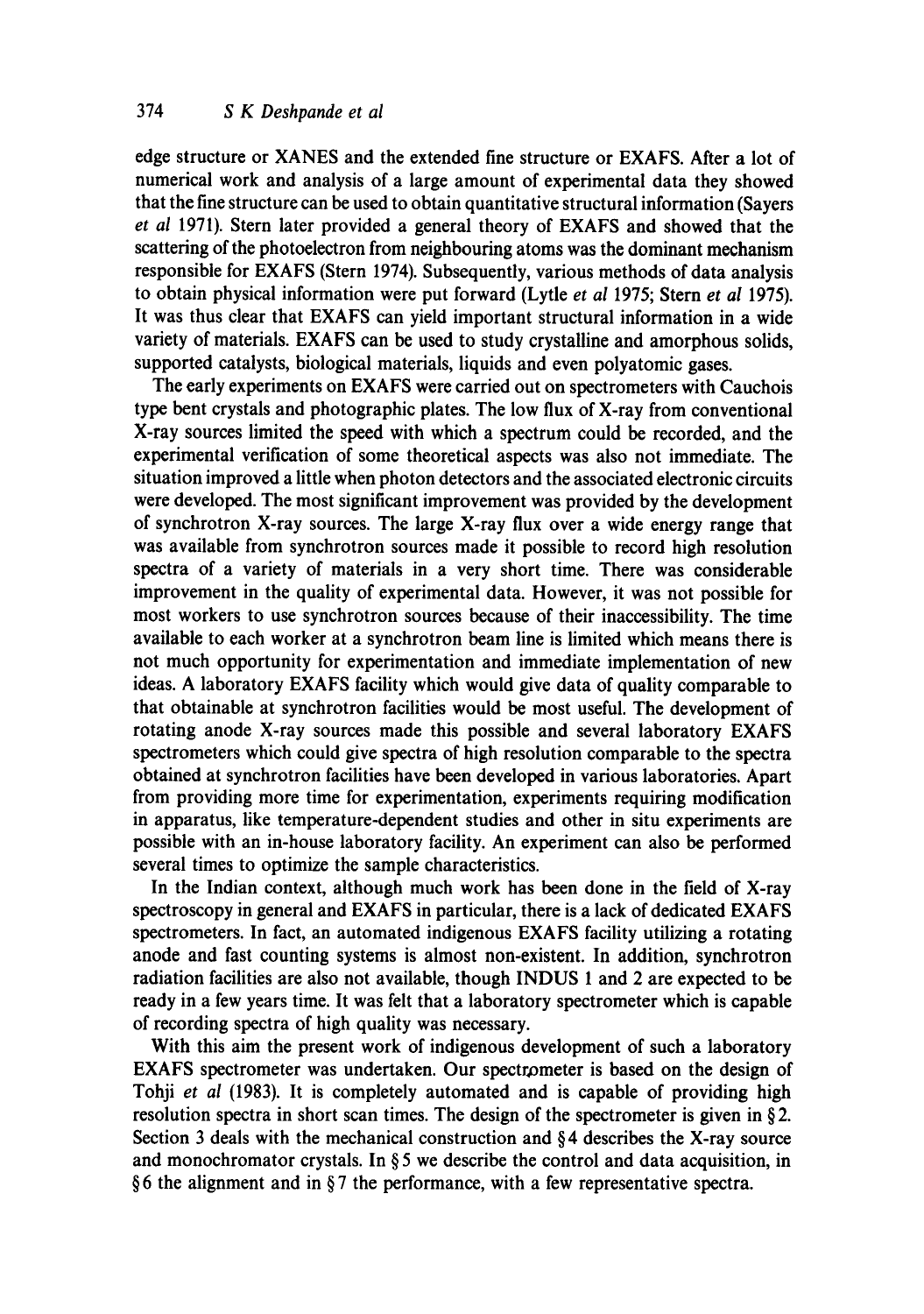## 2. Design selection

Several laboratory EXAFS spectrometers have been developed with the aim of obtaining high resolution spectra in short scan times and minimum manual intervention (Koningsberger 1988). Almost all utilize the Rowland circle focusing geometry with bent crystal monochromators of either the Johann or Johansson type. Different mechanisms have been developed to hold the Rowland configuration while scanning. Some spectrometers use conventional sealed X-ray tubes as sources and the X-ray source is moved along with other components during a wavelength scan. Most use a rotating anode X-ray source which is fixed and thus one has to rotate as well as linearly translate the monochromator crystal and sample-detector stage. These are the so-called linear spectrometers. The positioning of the monochromator and the receiving slit of the sample-detector stage for three different angular settings, corresponding to three different wavelengths, is shown in figure 1 for the case of a linear spectrometer with a fixed source. The centre of the Rowland circle moves along a circle whose centre lies at the source position. The various spectrometers differ mainly in the way the crystal and other components are rotated and linearly translated while holding the Rowland circle configuration.

Note that the line joining the crystal centre  $C_1$  and the centre of the Rowland circle  $O_1$ , when extended to C' so that  $C_1C_1' = 2R$  (R being the radius of the Rowland circle) the angle subtended by  $C_1 C_1'$  at the anode is always  $\pi/2$ . Since the direction AC, is the fixed



Figure 1. Geometry of a linear spectrometer with a fixed X-ray source A.  $C_1$ ,  $C_2$  and  $C_3$ are the positions of centre of the monochromator for three different Bragg angles  $\theta_1$ ,  $\theta_2$  and  $\theta_3$ , respectively.  $O_1$ ,  $O_2$  and  $O_3$  are the corresponding positions of the centre of the Rowland circle.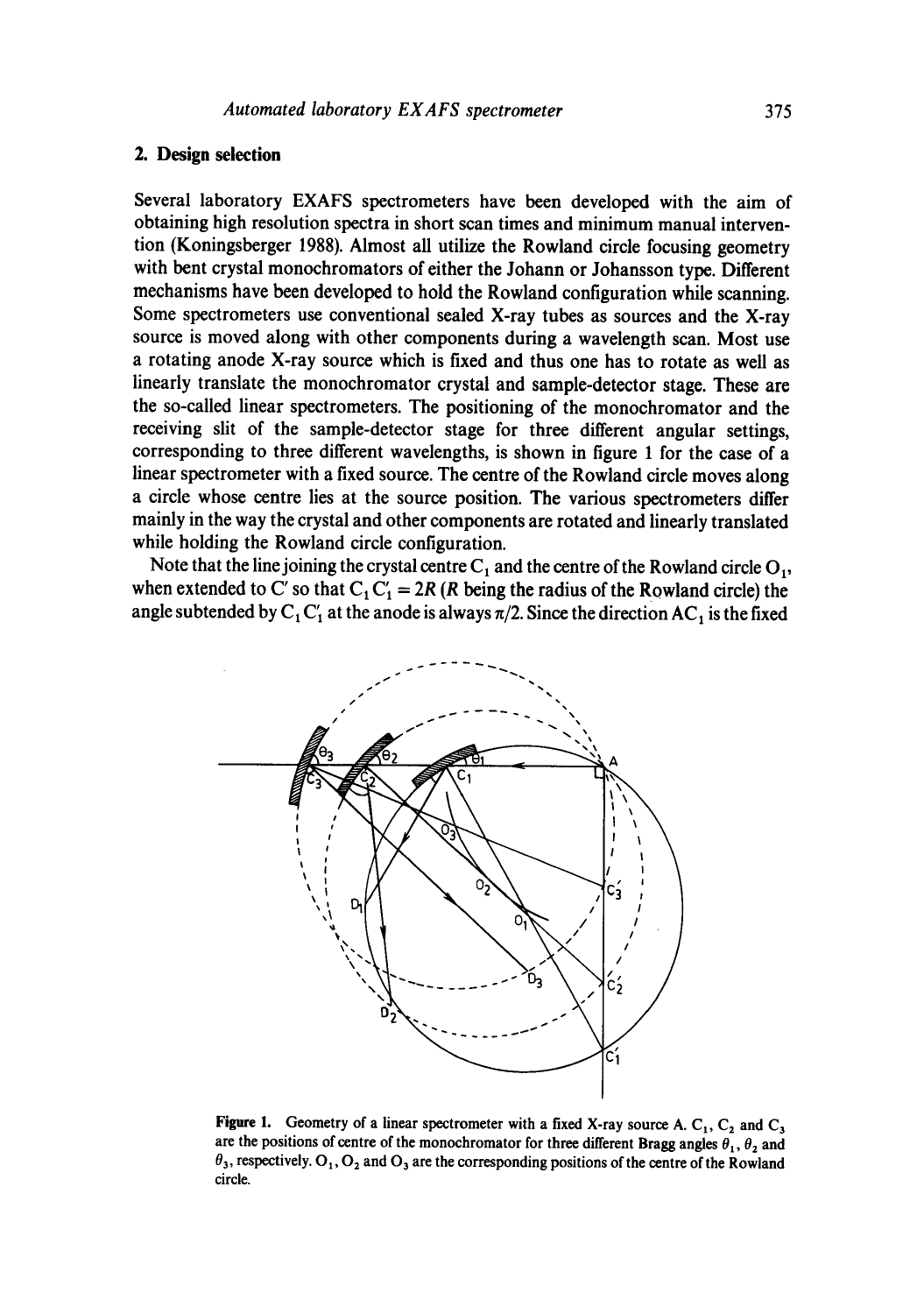## 376 *S K Deshpande et al*

incident direction of the X-rays, the locus of  $C<sub>1</sub>$  for different Bragg angles is thus along a direction at right angle to the incident direction. This is one of the main points utilized in the mechanical design of our spectrometer. The design is essentially simple requiring only two linear translations to scan any energy region of interest. There are few independently moving parts, which makes the instrument easy to control using a computer and also avoids errors in positioning. It is also convenient for changing monochromators and samples, and using different types of detectors. Different types of sample cells can also be used with ease. The number of joints in the mechanical components is not large. The assembly of the spectrometer and its alignment can be carried out easily. The use of Johansson crystals allows large intensity from the source to be focused on the sample. The Rowland circle radius can be changed to suit available crystals by only a few modifications. The spectrometer can be constructed using indigenous materials.

The geometry of the spectrometer is shown in figure 2. The anode A of the X-ray generator, the centre of the monochromating crystal C and the receiving slit  $R_1$  are held on a Rowland circle of radius R by two bars and leads  $L_1$  and  $L_2$ .  $L_1$  and  $L_2$ are perpendicular to each other and their point of intersection lies exactly below the anode focus A. The crystal C is held at one end of a bar of length 2R such that the crystal normal is parallel to the bar. One end of the bar translates along  $L_1$  and the other end slides freely along  $L_2$ . The motion along  $L_1$  is generated by a motor  $M_1$ .



**Figure** 2. Schematic diagram of the linear EXAFS spectrometer. A: rotating anode focal spot; C: centre of monochromator crystal;  $M_1$ ,  $M_2$ : DC motors;  $L_1$ ,  $L_3$ : lead screws;  $L_2$ : linear bearing;  $LS_1$ ,  $LS_2$ : linear optical encoders;  $R_1$ : receiving slit.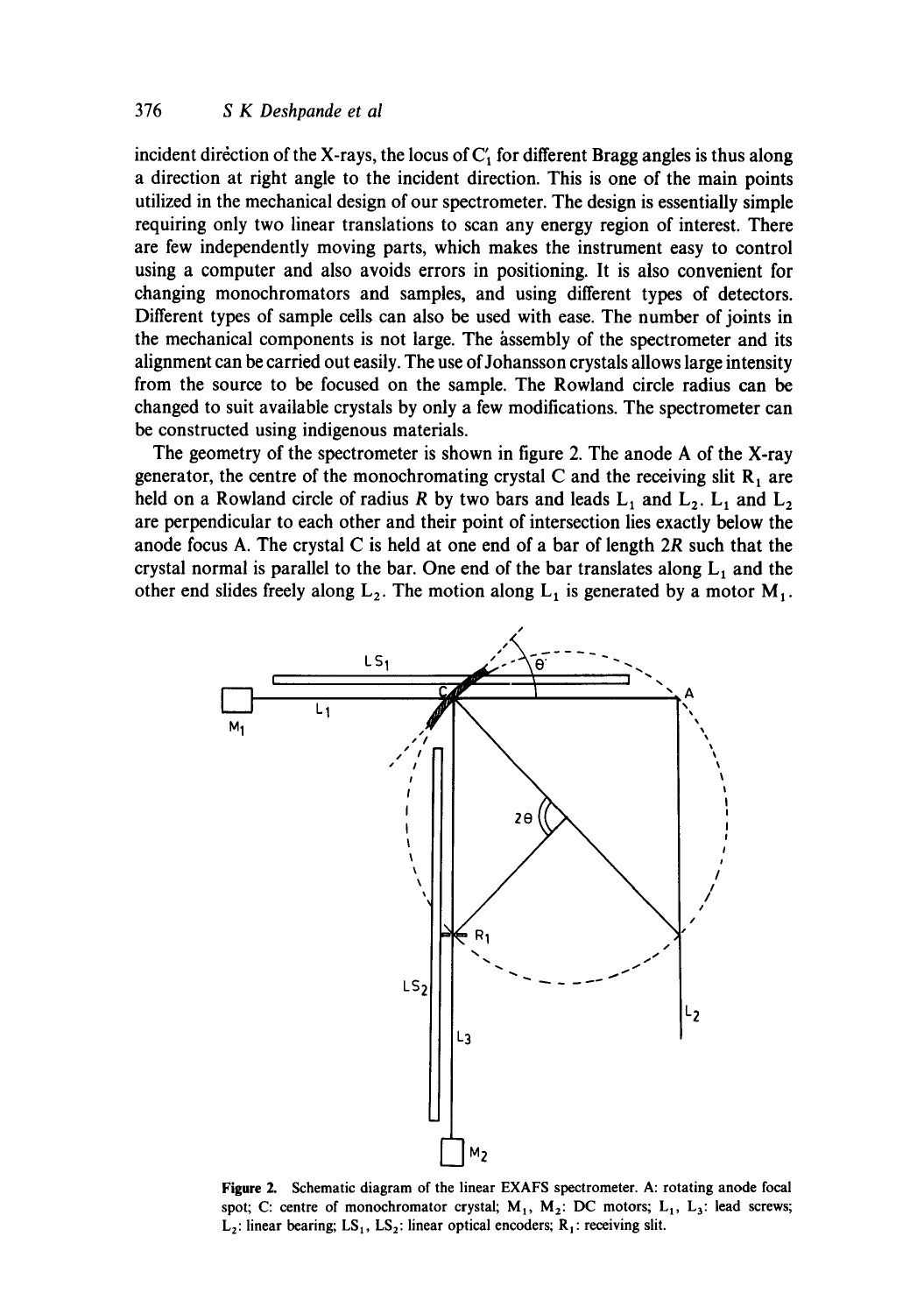In this way, the translation along  $L_1$  changes the glancing angle  $\theta$  at the crystal C. The receiving slit, sample and detector are placed on a lead  $L_3$ . A bar of length R, connecting the receiving slit and the centre of the bar of length 2R, determines the direction of  $L_3$ . In order to maintain the receiving slit on the Rowland circle a motor  $M_2$  is used, driving the slit along  $L_3$  such that the distance  $r_1$  between anode and crystal is always equal to the distance  $r_2$  between crystal and receiving slit. Thus, the angle between the two bars is always  $2\theta$ .  $L_3$  moves freely in the horizontal plane. It is thus clear that only two translations are required to scan any wavelength region.

We have introduced the following modifications to the original design:

(a) The radius of the Rowland circle has been increased to 400 mm to obtain higher resolution. Also, crystals of large radius have relatively less imperfections and give a better performance.

(b) Linear optical encoders have been used to determine position along  $L_1$  and  $L<sub>3</sub>$ . These positions are fed to a computer program which controls the motor movement. The optical scales have a linear resolution of  $5~\mu$ m.

(c) Motors  $M_1$  and  $M_2$  are DC synchronous motors. These provide better acceleration and the positioning can be more accurate.

(d) A scintillation detector has been used instead of a solid-state semiconductor detector as it is cheaper.

(e) We have used ordinary ball bearing for convenience in achieving smooth movement of  $L_3$  along the horizontal plane.

A detector stage for two detectors, with the sample holder between the two detectors, has also been made for simultaneous measurement of the incident  $(I_0)$  and transmitted (I) X-ray intensity. A two-window proportional detector is then employed to measure  $I_0$ .

From figure 1, we see that

$$
r_1 = r_2 = r = 2R\sin\theta = n\lambda R/d\tag{1}
$$

where  $r_1$  and  $r_2$  are the distances between anode and crystal and crystal and receiving slit respectively, R is the Rowland circle radius,  $\lambda$  is the wavelength of X-rays, d is the interplanar spacing of the crystal reflecting planes and  $n$  is the order of diffraction.

### **3. Mechanical construction**

The mechanical fabrication was carried out using indigenous components. A linear bearing was used as  $L_2$  (see figure 2). Lead screws  $L_1$  and  $L_3$  were mounted along channels with slides to move the respective components along them. A straight bar with a V-shaped end was mounted along  $L_2$  to hold the anode focal spot. The entire assembly was mounted on a plate on freely rotating balls so that the assembly can be rotated about the vertical axis passing through the focal spot. This allows alignment with respect to the take-off angle of X-rays. This plate is mounted on a base plate equipped with three screws for levelling the spectrometer. The end of mechanical motion is signalled by microswitches mounted at each end of  $L_1$  and  $L_3$ . Due to mechanical constraints, the angular range that can be scanned is  $10^{\circ}$  to  $70^{\circ}$ . This corresponds to a minimum distance of crystal to source of about 139mm and a maximum distance of about 752 mm. A crystal holder capable of rotating the crystal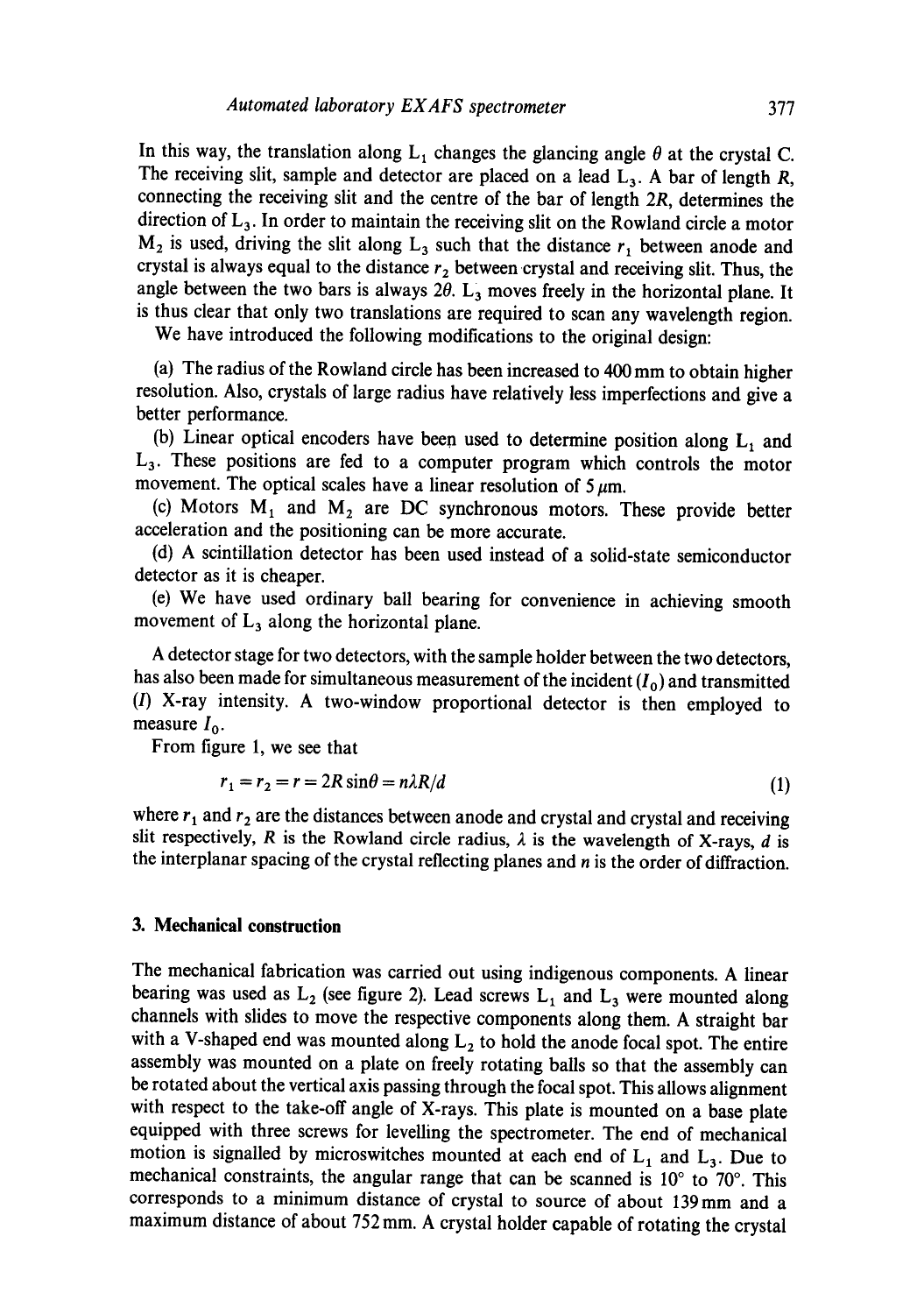

**Figure** 3. Photograph of the complete spectrometer after assembly.

about the horizontal and vertical axes, and moving it vertically, was made and mounted at the position C. A stepper motor has been used to oscillate the sample in and out of the beam path when this type of measurement is desired. Another assembly to hold two detectors and sample between them has also been made. Precision ball bearings were used at all joints where free rotation is required. The movement of the mechanical parts was checked using a dial gauge with an accuracy of  $10 \mu m$ . The smooth movement of  $L_3$  along the horizontal plane was achieved by using freely rotating balls under the supporting assembly for  $M_2$ . A photograph of the complete spectrometer is shown in figure 3.

## **4. X-ray source and monochromator crystals**

We have used a 12kW rotating anode X-ray generator (Rigaku RU-200, 60kV, 200 mA) with a focus size of 0.5 mm  $\times$  10 mm. This can provide the high flux necessary for good quality EXAFS spectra. Although different anode materials can be used, we have used a copper anode. The take-off angle is 6°.

Johansson-type ground and bent crystals of different materials were obtained from Quartz et Silice, France. The size of the crystals is  $15 \text{ mm} \times 50 \text{ mm}$  and radius of Rowland circle is 400mm. The larger dimension in the horizontal plane makes it possible to collect almost all the radiation from the source. Crystals with different interplanar spacings make it possible to scan different X-ray energy regions within the constraints of the available angular range. Table 1 shows the ranges that can be scanned in the first order by each of the crystals available in our laboratory.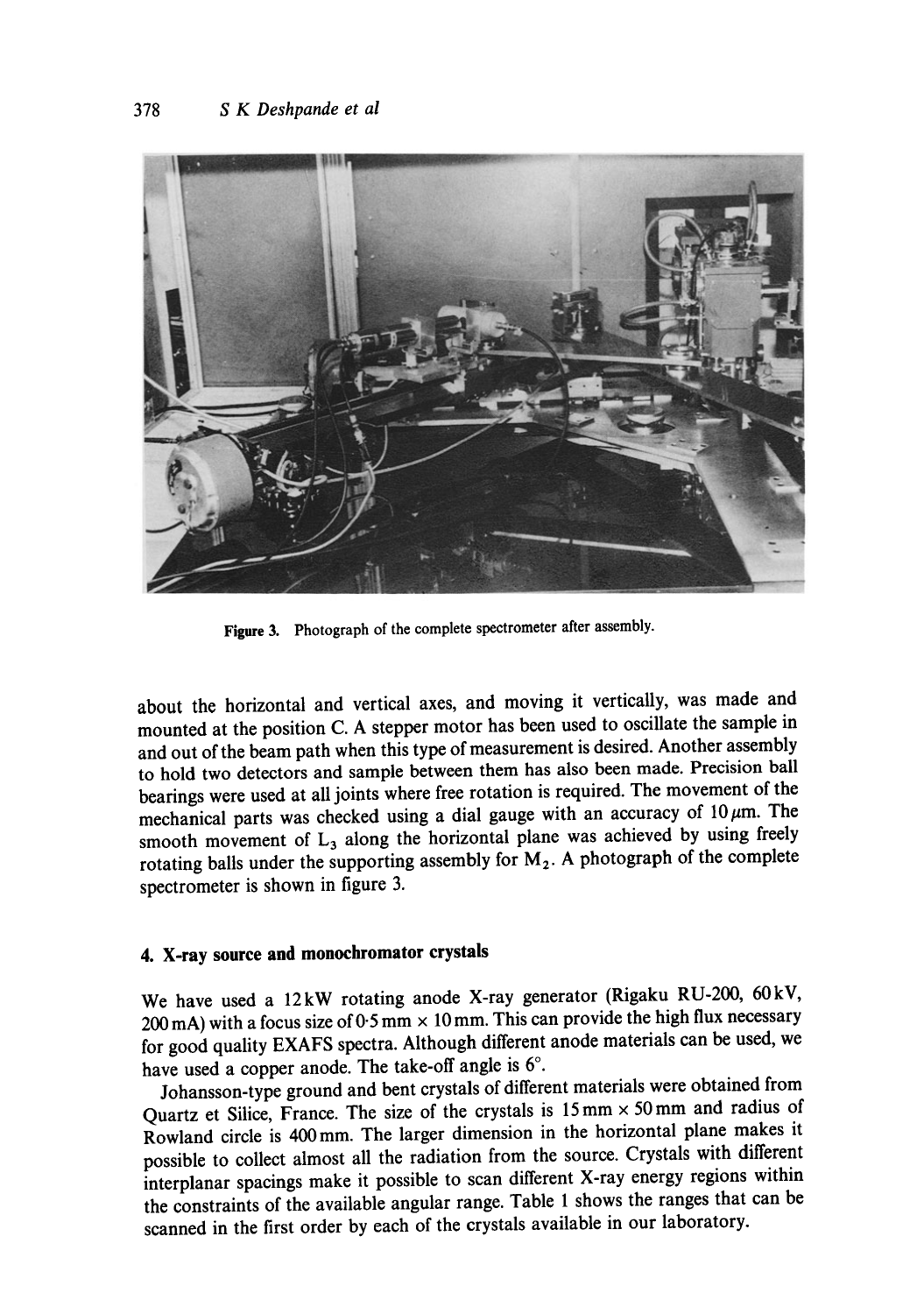| Crystal | Reflection | d<br>$(\AA)$ | Energy at $\theta = 70^{\circ}$<br>$E_{\rm min}$ (eV) | Energy at $\theta = 10^{\circ}$<br>$E_{\text{max}}(\text{eV})$ |
|---------|------------|--------------|-------------------------------------------------------|----------------------------------------------------------------|
| Ge      | 111        | 3.260        | 2023                                                  | 10950                                                          |
| Si      | 111        | $3-135$      | 2104                                                  | 11388                                                          |
| Ge      | 311        | 1.703        | 3875                                                  | 20968                                                          |
| Si      | 311        | 1.633        | 4040                                                  | 21862                                                          |
| LiF     | 220        | 1.424        | 4633                                                  | 25070                                                          |

Table 1. Energy ranges that can be scanned by different monochromator crystals within the constraints on the glancing angle  $\theta^*$ .

\* The useful energy range of X-rays available from the source presently used is about 5 keV to 25 keV. The table indicates the energy range that is possible considering the crystals alone.



Figure 4. Schematic of the control and data acquisition system.

#### **5. Control and data acquisition**

In order to handle the high flux from a rotating anode X-ray source, a fast detection system must be used. We have used a scintillation detector (Canberra 1702) supported by fast electronic circuits to minimize counting loss. The control and detection system is shown schematically in figure 4. A microcomputer (IBM-PC) is used to control the motion of motors  $M_1$  and  $M_2$ . The position of the crystal and receiving slit is determined using eq. (1) and the movement of motors  $M_1$  and  $M_2$  is controlled accordingly, with a preset point as reference. The position of the crystal along  $L_1$ and that of the receiving slit along  $L<sub>3</sub>$  is constantly read by the linear optical scales  $LS<sub>1</sub>$  and  $LS<sub>2</sub>$ , respectively. This position is fed back to the computer which ensures accurate positioning of both the crystal and the receiving slit. The speed of motion of the motors is varied as a function of distance of the current position from the required position, so that as the required position is approached, the motors slow down. Thus, any overshoot is eliminated and the positioning accuracy is maintained. A third motor  $M_3$  may be used if sample oscillation is desired, in which case only the scintillation detector with a Canberra 2020 amplifier is used. In this mode, which we shall call mode A, the motor  $M_3$  alternatively moves the sample in front of the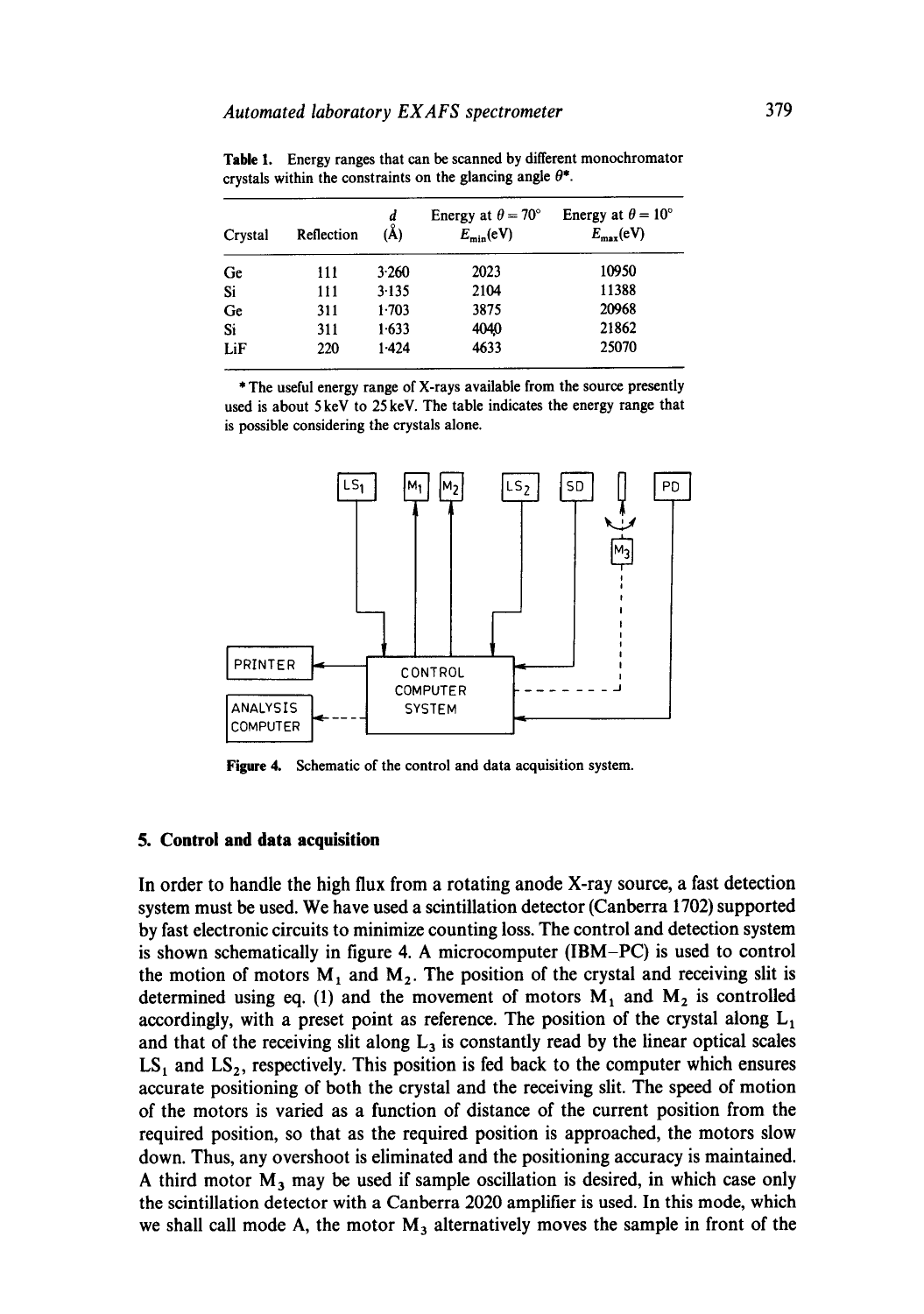receiving slit when the transmitted beam intensity is measured, and out of the beam path when incident intensity is measured. In the second mode, which we shall call mode B, the sample is placed between a two-window gas filled proportional detector and the scintillation detector. The incident intensity  $(I_0)$  is measured by the proportional detector and the transmitted intensity  $(I)$  is measured by the scintillation detector simultaneously. The output of the scintillation and proportional detectors is given to the counting circuit after amplification. The counting circuit consists of two single channel analysers, one for each detector.

A convenient menu-driven computer software has been developed for control and data acquisition. The limiting values of the angle  $2\theta$  or the limiting values of energy of X-rays in the region to be scanned, the increment in angle or energy, and the time for counting at each position are the only initial parameters to be given to the computer for recording a spectrum. The incident intensity  $(I_0)$ , the transmitted intensity (I) or the ratio of the two  $(I_0/I)$ , can be plotted on screen during scanning. This makes it possible to view the spectrum while it is being recorded. The parameters like limiting values of energy or angle in a region, the step in angle or energy, the time per reading, the values of I and  $I_0$ , the ratio  $(I_0/I)$  and the current position of the crystal and sample, are all displayed on the computer monitor screen. The region of interest can be divided in as many as five sub-regions, each with a different increment in energy or angle  $\theta$ . This allows recording data with a small increment only where required and a larger increment may be given in other regions, thereby reducing time for recording a spectrum. Data can be directly printed on a dot-matrix printer connected to the computer and provision has been made for copying the acquired spectrum on a floppy diskette. A stored spectrum can also be loaded from a floppy diskette on to the screen. Another computer for data analysis may be connected to the control computer.

## **6. Alignment of the instrument**

The spectrometer has to be aligned with respect to the take-off angle of X-rays from the anode, the height of the beam above the base plate, and the location of the focal spot on the anode. The anode focal spot has been projected below the rotating anode assembly by a vertical pin. The intersection point of  $L_1$  and  $L_2$  must lie exactly below the focus (see figure 2). This can be achieved by making use of the bar along  $L_2$  which has a V-shaped end. The vertical pin below the anode is held in the V-shaped end of the bar, ensuring that the anode focal spot lies exactly at the point of intersection as required. The plate on which the spectrometer is mounted was rotated about a vertical axis through this point. The position of the plate was fixed after ensuring that the X-ray beam falls on the crystal for different positions of the crystal along  $L_1$ . The X-ray beam was observed using a fluorescent screen. Levelling of the base plate was done with the three screws provided. This completes the alignment with respect to take-off angle and height of the X-ray beam. The crystal height and orientation were adjusted by moving the crystal holder vertically and rotating it about a horizontal axis, and using a fluorescent screen to observe the monochromatised beam. The characteristic emission lines  $K\alpha_1$  and  $K\alpha_2$  of copper source were used for calibration. The initial position of the crystal and receiving slit is determined by the first marker on corresponding linear encoder. This position was determined to an accuracy of 5  $\mu$ m by using the CuK $\alpha_1$  and K $\alpha_2$  lines. The distances  $r_1$  and  $r_2$  are measured with reference to this initial position.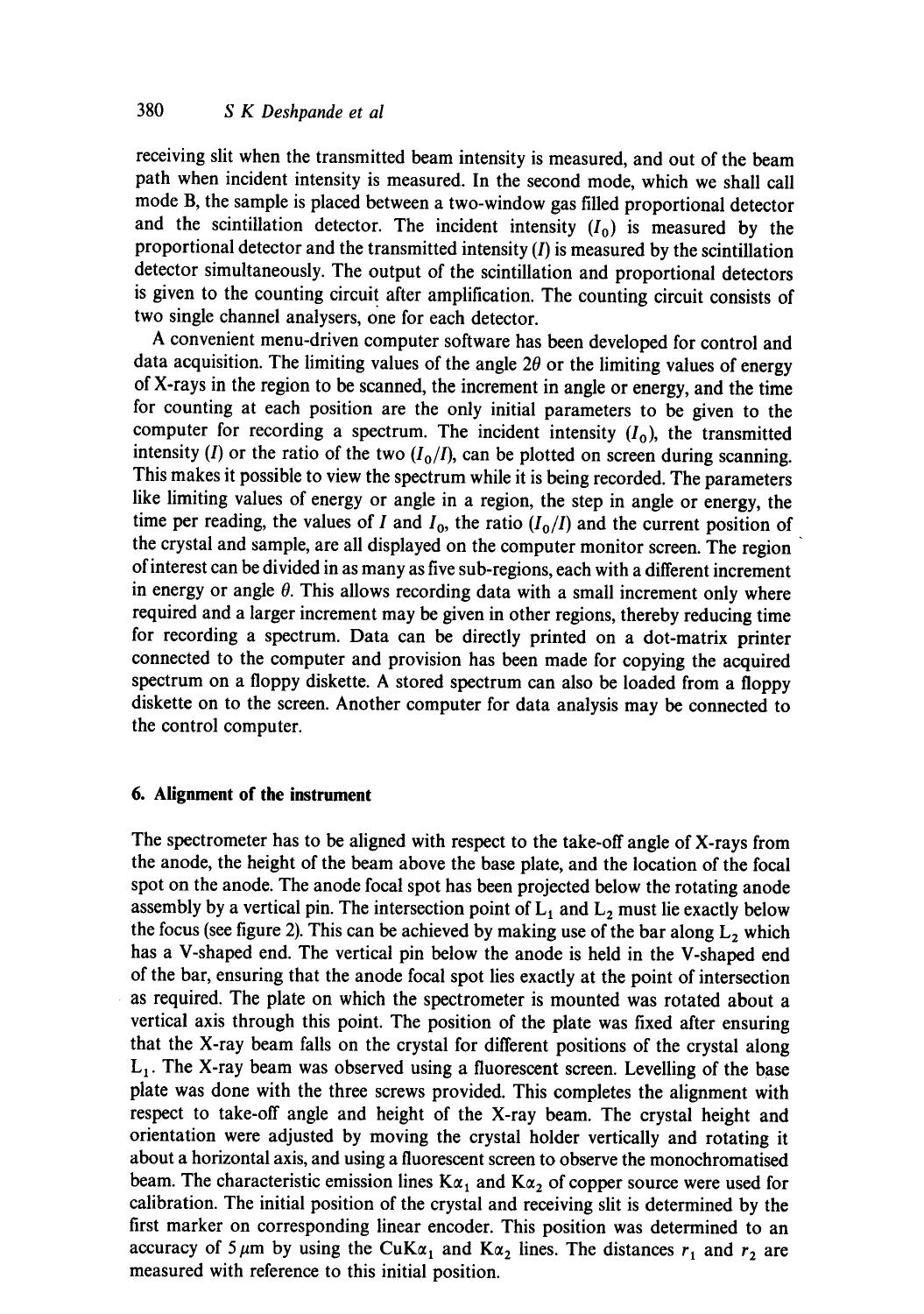## **7. Performance**

**In this spectrometer two modes of measurement, modes A and B are possible, as mentioned above. The second mode requires less time for recording a spectrum than the first mode, and data is free from source fluctuations. We have observed the**  characteristic emission lines  $CuK\alpha_1$  and  $CuK\alpha_2$  of copper anode, using Si(111) crystal **and the scintillation detector. Figure 5 shows this spectrum. This was recorded with a detector voltage of 740 V. It was observed that both the shape of the lines and their intensity ratio are very sensitive to the detector voltage, and the best spectrum obtained**  is shown here. The ratio of the intensities of the  $K\alpha_1$  line to that of the  $K\alpha_2$  line is **about 2:1. After fitting a Lorentzian peak shape to each of these lines, we measured**  the FWHM of the CuK $\alpha_1$  line as 9.7 eV. The CuK $\beta_1$  line was also observed and its intensity was about one-fifth the  $K\alpha_1$  intensity. This spectrum is not shown here for **the sake of brevity. It may be mentioned that the detector and amplifier settings need not be the same and may have to be varied to record a good EXAFS spectrum.** 

**An EXAFS spectrum of copper metal foil at room temperature recorded in mode A is shown in figure 6. This was recorded in 90min using Si(lll) monoehromator**  and scintillation detector. The receiving slit width was  $50 \mu m$  and the X-ray generator **voltage and current were 14 kV and 50mA, respectively. The fine structure is seen very clearly. This spectrum is comparable to that obtained by others (Tohii** *et al* **1983; Cook and Sayers 1981). The EXAFS spectrum reported by Cook and Sayers 1981 is shown for comparison in figure 7. The EXAFS function obtained after pre-edge background removal and normalization of the fine structure, is shown in figure 8.**  The Fourier transform of this EXAFS function over the range of  $3 \text{ Å}^{-1}$  to  $12 \text{ Å}^{-1}$  in the



**Figure 5.** K $\alpha_1$  and K $\alpha_2$  emission lines of copper source recorded with Si(111) monochromator **crystal.**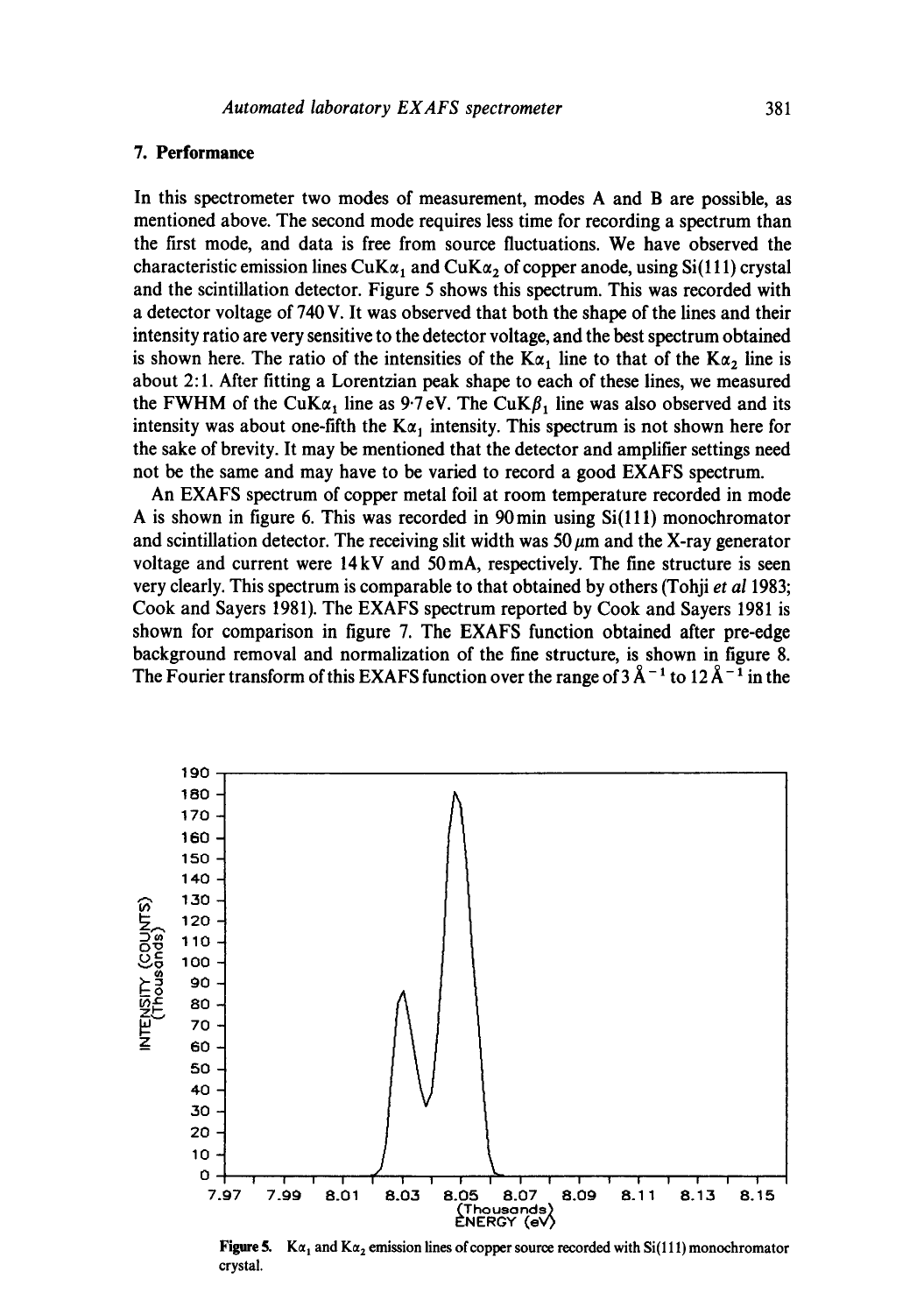

Figure 6. Copper foil EXAFS spectrum recorded with Si(111) monochromator in 90 min.



Figure 7. The EXAFS spectrum for copper foil reported in Cook and Sayers (1981).

photoelectron wave vector  $k$  is shown in figure 9 which can be compared with the radial distribution function.

We have used a self-contained Fortran program package developed by Indrea and Aldea (Indrea and Aldea 1980) for computation of the normalized EXAFS function and its Fourier transform. This program has been suitably modified for our requirements. The values of  $I_0$  and I, the initial value of  $\theta$  and the increment in  $\theta$  are used as input parameters to compute the absorption coefficient using the relation

$$
\mu x = \ln(I_0/I).
$$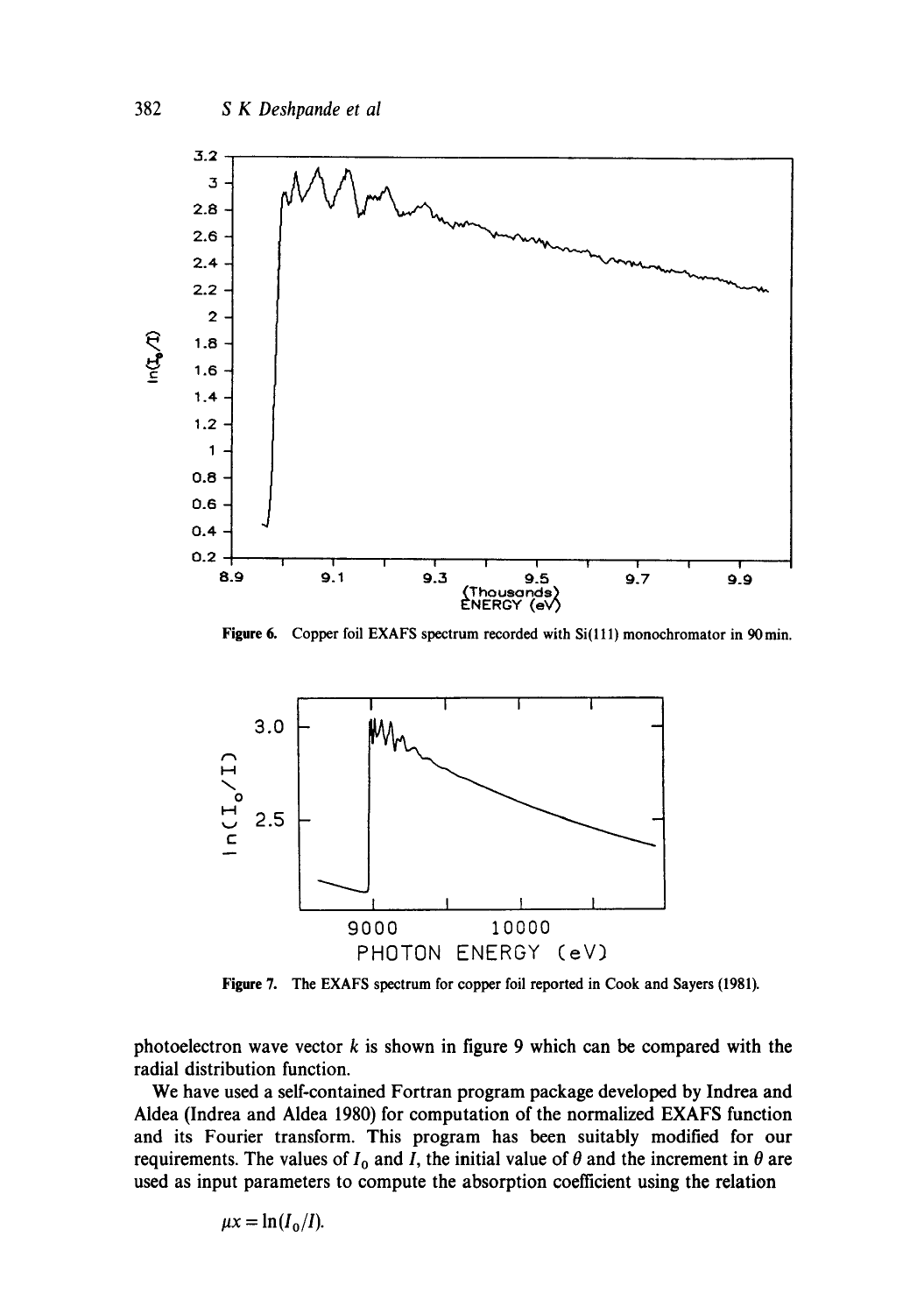

Figure 8. EXAFS function obtained from the spectrum of figure 6.



Figure 9. The Fourier transform of the EXAFS function shown in figure 8. The phase shift has not been taken into account.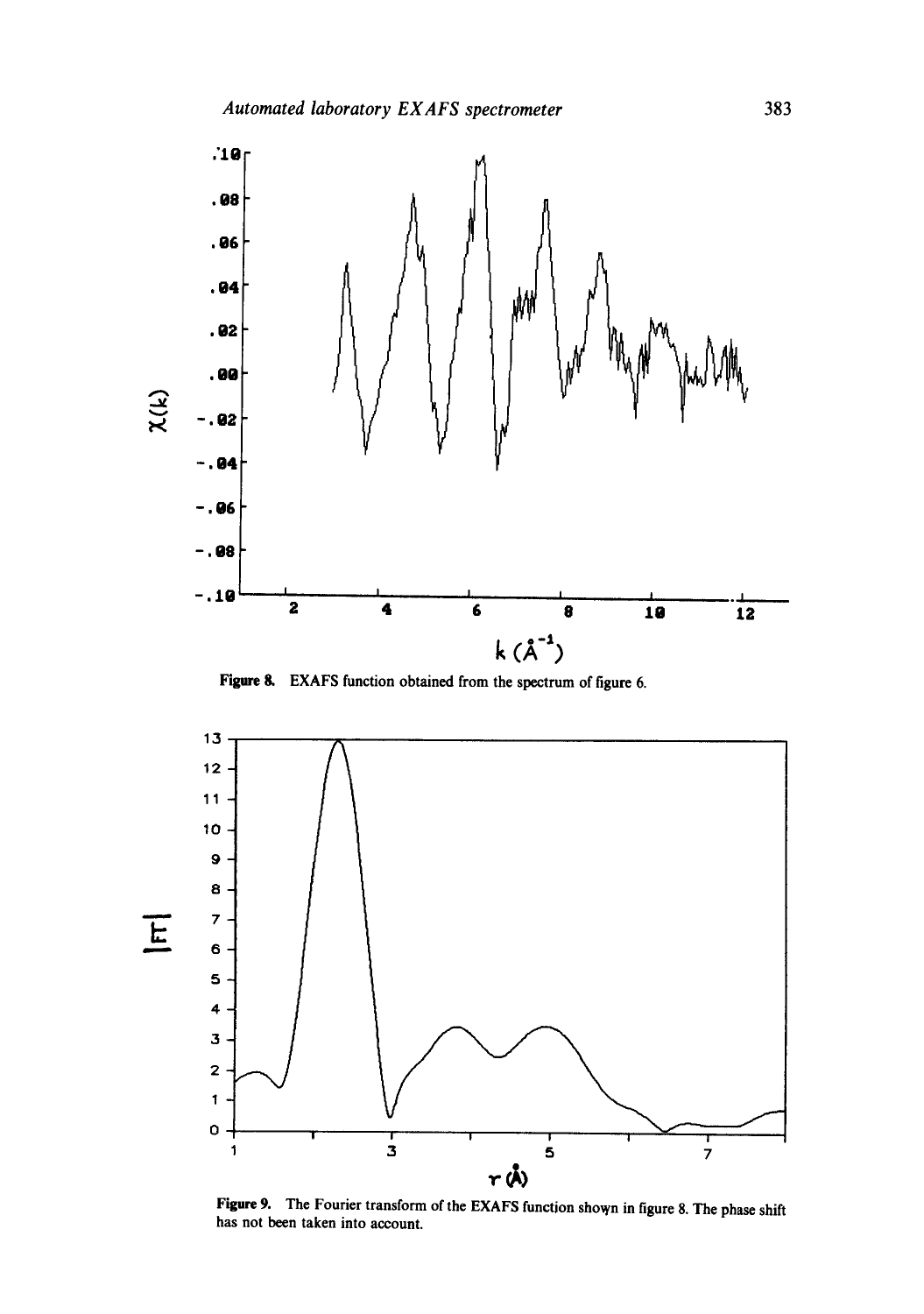

**Figure 10.** EXAFS spectrum of nickel powder recorded with Si(111) monochromator.

**The program can perform background subtraction by fitting a Victoreen function**  of the form  $A\lambda^4 + B\lambda^3$  to the pre-edge data and extrapolating this into the EXAFS region. A smooth function is used as an approximation for  $\mu_0$  and the normalized **EXAFS function is computed according to the formula** 

$$
\chi(k) = (\mu(k) - \mu_0(k))/\mu_0(k).
$$

The Fourier transform of  $k^n \chi(k)$  has been computed using Filon's quadrature formula (Abramowitz and Stegun 1965). The value of *n* can be varied (typically,  $n = 0, 1, 2$  or **3) and the range in k which is used in the Fourier transform can be selected. A Hanning window function has been used to minimize truncation ripples due to finite data range. The corrections for phase shift have not been made. Further analysis like inverse Fourier transform of the first shell peak in the radial distribution function and the determination of structural parameters by iterative least squares fitting can also be carried out by using this program. The total running time for obtaining the spectra shown here was less than 3 min on an IBM PC-AT.** 

**It is clear from figures 6-9 that spectra of good quality suitable for EXAFS studies can be obtained using this spectrometer. Another spectrum of Ni powder at room**  temperature, recorded in the same mode using Si(111), is shown in figure 10.

## **8. Conclusion**

**We have described an automated laboratory EXAFS spectrometer that has been fabricated indigenously, the only imported parts being the focusing crystals and the detection systems. We have also reproduced some representative spectra recorded on**